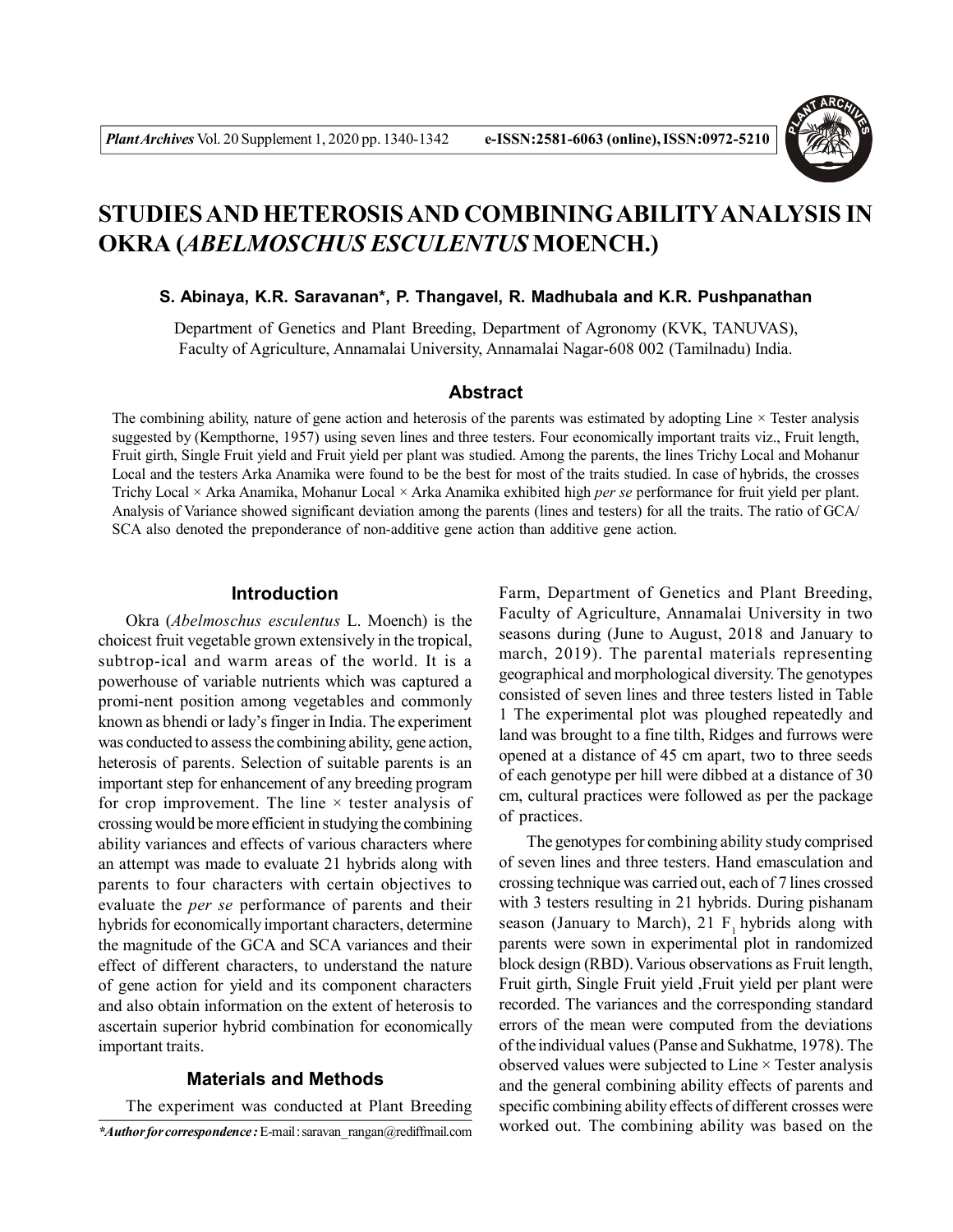**Table 1:** List of genotypes.

| S. No Parents    |                | <b>Genotypes</b>    |  |  |  |
|------------------|----------------|---------------------|--|--|--|
|                  | Lines          |                     |  |  |  |
| Î.               | L1             | Villupuram Local    |  |  |  |
| 2.               | 12             | Chidambaram Local   |  |  |  |
| 3.               | 13             | <b>Trichy Local</b> |  |  |  |
| $\overline{4}$ . | Ι4             | Salem Local         |  |  |  |
| 5.               | 15             | Karur Local         |  |  |  |
| 6.               | I6             | Thunder             |  |  |  |
| 7.               | L7             | Mohanur Local       |  |  |  |
|                  | <b>Testers</b> |                     |  |  |  |
| 8.               | T1             | Dhanya              |  |  |  |
| 9.               | T <sub>2</sub> | Arka Anamika        |  |  |  |
| 10.              | T3             | Varsha Upkar        |  |  |  |

methods developed by Kempthorne (1957). Proportional contributions of lines, testers and the interactions to total variance was calculated as per the method of Singh and Choudhary (1985).

# **Results and Discussion**

Analysis of

variance due to parents and hybrids for eight characters are presented in Table 2. Anova showed significant differences among lines, for testers and hybrids for all the characters taken for the study. The combining ability variances were studied for five characters ( Table 3). The mean values of seven lines, three testers and twentyone hybrids for different biometrical traits are studied, Villupuram Local, Trichy Local and Mohanur Local and the tester Arka Anamika registered positive deviation from mean of parents. For fruit length among the hybrids, Mohanur Local  $\times$  Arka Anamika (21.08cm). The lines Trichy Local and Mohanur Local and the tester Arka Anamika registered positive deviation from mean of parents. The maximum fruit girth was produced by the hybrid Thunder  $\times$  Varsha Upkar (5.30 cm); The lines Trichy Local and Mohanur Local and the tester Arka Anamika registered positive deviation from mean of parents.The maximum single fruit weight was produced by the hybrid Trichy Local  $\times$  Arka Anamika (21.77g) followed by Mohanur Local  $\times$  Arka Anamika (21.64g).. The maximum fruit yield per plant was produced by the hybrid Trichy Local × Arka Anamika (430.00 g) followed by Mohanur Local  $\times$  Arka Anamika (402.60 g).

#### **Combining ability effect**

For fruit length, The *gca* effects of testers ranged from -2.45 (Dhanya) to 2.51 (Arka Anamika) of which **Table 2:** Analysis of variance.

|              |    | <b>MSS</b>  |            |             |                                         |  |  |
|--------------|----|-------------|------------|-------------|-----------------------------------------|--|--|
| Source       | df | Fruit       |            |             | Fruit girth Single fruit Fruit yieldper |  |  |
|              |    | length (cm) | (cm)       | weight (gm) | plant(gm)                               |  |  |
| Replication  | 2  | 0.2641      | 0.0027     | 0.0256      | 240.9782                                |  |  |
| Hybrid       | 20 | 19.4003**   | 0.2886**   | 12.6482**   | 5674.8382**                             |  |  |
| Line         | 6  | 14.5664**   | $0.1868**$ | 28.5604**   | 3641.4968**                             |  |  |
| Tester       | 2  | 129.3604**  | $1.2229**$ | 18.0721**   | 32795.9012**                            |  |  |
| $L \times T$ | 12 | 3.4906**    | $0.1837**$ | 3.7881**    | 2171.3318**                             |  |  |
| Error        | 60 | 0.1763      | 0.0154     | 0.2476      | 49.5539                                 |  |  |

**Table 3:** Analysis of variance of combining ability.

| Source         | Fruit<br>length<br>(cm) | Fruit<br>girth<br>(cm) | Single<br>fruit wei-<br>ght(gm) | Fruit<br>yield per<br>plant (gm) |
|----------------|-------------------------|------------------------|---------------------------------|----------------------------------|
| GCA            | 0.4143                  | 0.0027                 | 0.2307                          | 91.2371                          |
| <b>SCA</b>     | 1.0949                  | 0.0556                 | 1.1823                          | 706.6997                         |
| <b>GCA/SCA</b> | 0.3783                  | 0.0485                 | 0.1951                          | 0 1 2 9 1                        |

| <b>Table 4:</b> gca effects of parents for various traits |  |  |  |  |  |  |  |
|-----------------------------------------------------------|--|--|--|--|--|--|--|
|-----------------------------------------------------------|--|--|--|--|--|--|--|

|                | Fruit     | Fruit     | <b>Single</b> | Fruit     |
|----------------|-----------|-----------|---------------|-----------|
|                | length    | girth     | fruit         | yieldper  |
|                | (cm)      | (cm)      | weight(gm)    | plant(gm) |
| L1             | $0.72**$  | $0.08**$  | $-0.76$       | $-12.99$  |
| 12             | $-1.47**$ | $-0.29**$ | $-2.87$       | $-34.26$  |
| 13             | $2.06**$  | $0.09**$  | 1.73          | 31.84     |
| I4             | $-1.18**$ | $0.04**$  | $-0.85$       | $-15.49$  |
| I <sub>5</sub> | $-0.52**$ | $-0.03**$ | $-0.63$       | $-14.19$  |
| L6             | $-0.52**$ | $-0.04$   | 1.22          | $-2.39$   |
| 17             | $0.91**$  | $0.15**$  | 2.16          | 47.48     |
| T1             | $-2.45**$ | $-0.26**$ | $-0.95$       | $-40.08$  |
| T2             | $2.51**$  | $0.22**$  | 0.91          | 46.01     |
| T <sub>3</sub> | $-0.06$   | $0.04**$  | 0.04          | $-5.93$   |

\*Significant at 5 per cent level

\*\* significant at 1 per cent level

Arka Anamika registered positive *gca* effects.. For fruit grith, The *gca* effects of testers ranged from -0.26 (Dhanya) to 0.22 (Arka Anamika) of which Arka Anamika and Varsha upkar registered positive *gca* effects. For single fruit yield The *gca* effects of testers ranged from -0.95 (Dhanya) to 0.91 (Arka Anamika) of which Arka Anamika and Varsha Upkar registered positive *gca* effects; For fruit yield per plant, The *gca* effects of testers ranged from -40.08 (Dhanya) to 46.01 (Arka Anamika) of which Arka Anamika registered positive *gca* effects. Trichy Local × Arka Anamika (63.16) showed highest positive *sca* effects (table 5,6). The estimates of heterosis were computed for all the eight characters studied in the twenty-one cross combinations and expressed in percentage over mid parental value (*di*-Relative heterosis), better parent value (*dii*-Heterobeltiosis) and best standard parental value (*diii*-Standard heterosis). The results are presented character

wise. The estimates of additive and dominance variance for each of the characters are studied. The magnitude of dominance variance was greater than additive variance for all the characters. The proportional contribution of lines, testers and hybrids interaction to the total variance are furnished. Fruit girth, Fruit length and Fruit yield contribution of tester was much greater than the tester and their interactions.